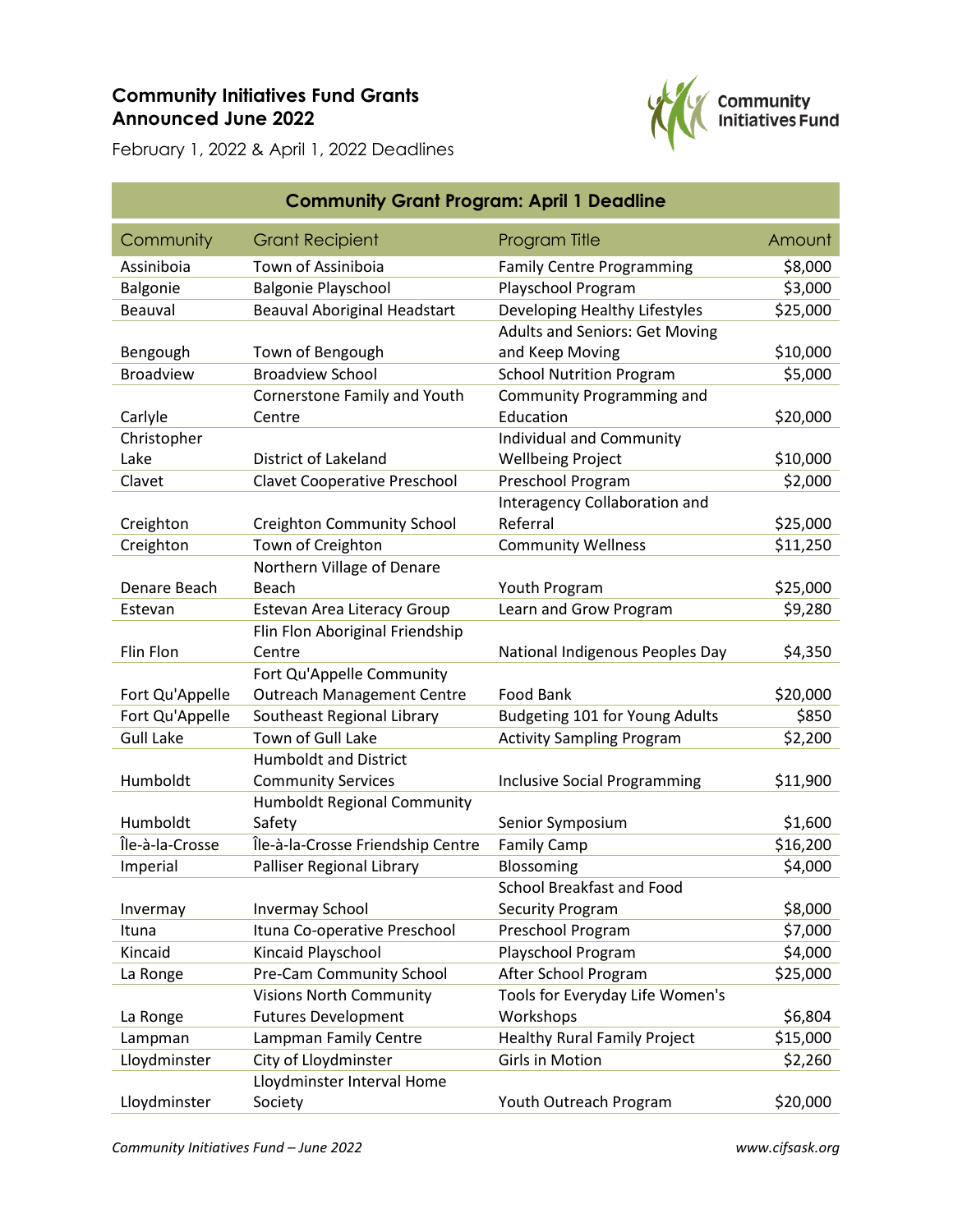| Community            | <b>Grant Recipient</b>                  | <b>Program Title</b>               | Amount   |
|----------------------|-----------------------------------------|------------------------------------|----------|
|                      | Lloydminster Roman Catholic             |                                    |          |
| Lloydminster         | Separate School Division                | <b>Family Gym Nights</b>           | \$5,600  |
| Lloydminster         | <b>Olive Tree Community Centre</b>      | <b>Nutrition Program</b>           | \$12,800 |
|                      |                                         | <b>Treaty 4 Day and Continuing</b> |          |
| Maple Creek          | Town of Maple Creek                     | Education                          | \$2,000  |
|                      | <b>Willow Creek Community</b>           |                                    |          |
| <b>Meadow Lake</b>   | Garden                                  | <b>Community Garden Project</b>    | \$11,200 |
|                      | Youth Matter Canada: Mental             | Youth Matter "Be Kind to Your      |          |
| Meskanaw             | Wellness Support for Youth              | Mind" Project                      | \$50,000 |
|                      | <b>Association for Community</b>        |                                    |          |
| Moose Jaw            | Living                                  | <b>Connection of Friends</b>       | \$2,800  |
|                      | <b>Canadian Mental Health</b>           | Moose Jaw Peer Support             |          |
| Moose Jaw            | Association                             | Program                            | \$20,000 |
| Moose Jaw            | Hunger in Moose Jaw                     | Community Kitchens/Junior Chef     | \$15,000 |
|                      | Moose Jaw and District Senior           |                                    |          |
| Moose Jaw            | <b>Citizens Association</b>             | Adults 50+ Club                    | \$6,400  |
|                      |                                         | Child and Youth Counselling,       |          |
| Moose Jaw            | Moose Jaw Family Services               | Support, and Education             | \$20,000 |
|                      | South Central Early Childhood           |                                    |          |
| Moose Jaw            | <b>Intervention Program</b>             | Board Growth and Development       | \$5,000  |
|                      | <b>Nipawin Oasis Community</b>          | Children and Youth at Risk         |          |
| Nipawin              | Centre Co-operative                     | Project                            | \$20,000 |
| North Battleford     | <b>Battlefords Family Health Centre</b> | <b>Community Garden Project</b>    | \$9,600  |
| North Battleford     | <b>Midwest Food Resources</b>           | Kids in the Kitchen                | \$15,000 |
| Oxbow                | <b>Oxbow Prairie Horizons School</b>    | <b>Enhanced Breakfast Program</b>  | \$4,000  |
| Pinehouse Lake       | Kineepik Métis Local                    | <b>Community Programming</b>       | \$25,000 |
| Prince Albert        | <b>Catholic Family Services</b>         | Life Improvement Program           | \$13,000 |
| <b>Prince Albert</b> | Ecole Vickers Public School             | <b>School Nutrition Program</b>    | \$12,000 |
| <b>Prince Albert</b> | <b>Family Futures</b>                   | Sunday Fun Day                     | \$10,000 |
| Prince Albert        | Hope's Home                             | Early Learning and Childcare       | \$20,000 |
| <b>Prince Albert</b> | <b>Prince Albert Pride</b>              | Prince Albert Pride Week           | \$1,560  |
|                      |                                         | <b>After School and Nutrition</b>  |          |
| Prince Albert        | Princess Margaret Public School         | Program                            | \$17,000 |
|                      |                                         | Healthy Development of Children    |          |
| <b>Prince Albert</b> | Riverside Public School                 | and Youth                          | \$20,000 |
|                      |                                         | Before/After School and Evening    |          |
| Prince Albert        | St. Michael Community School            | Program                            | \$11,500 |
|                      |                                         | After School and Nutrition         |          |
| Prince Albert        | W.J. Berezowsky Public School           | Program                            | \$20,000 |
| Prince Albert        | <b>YWCA Prince Albert</b>               | Mom's Friendship Circle            | \$17,500 |
|                      | AIDS Programs South                     | <b>Opioid Overdose Prevention</b>  |          |
| Regina               | Saskatchewan                            | <b>Education Project</b>           | \$20,000 |
|                      |                                         | Food and Support Program for       |          |
|                      |                                         | <b>Pregnant and Parenting High</b> |          |
| Regina               | Amakon Women Empowerment                | <b>School Girls</b>                | \$20,000 |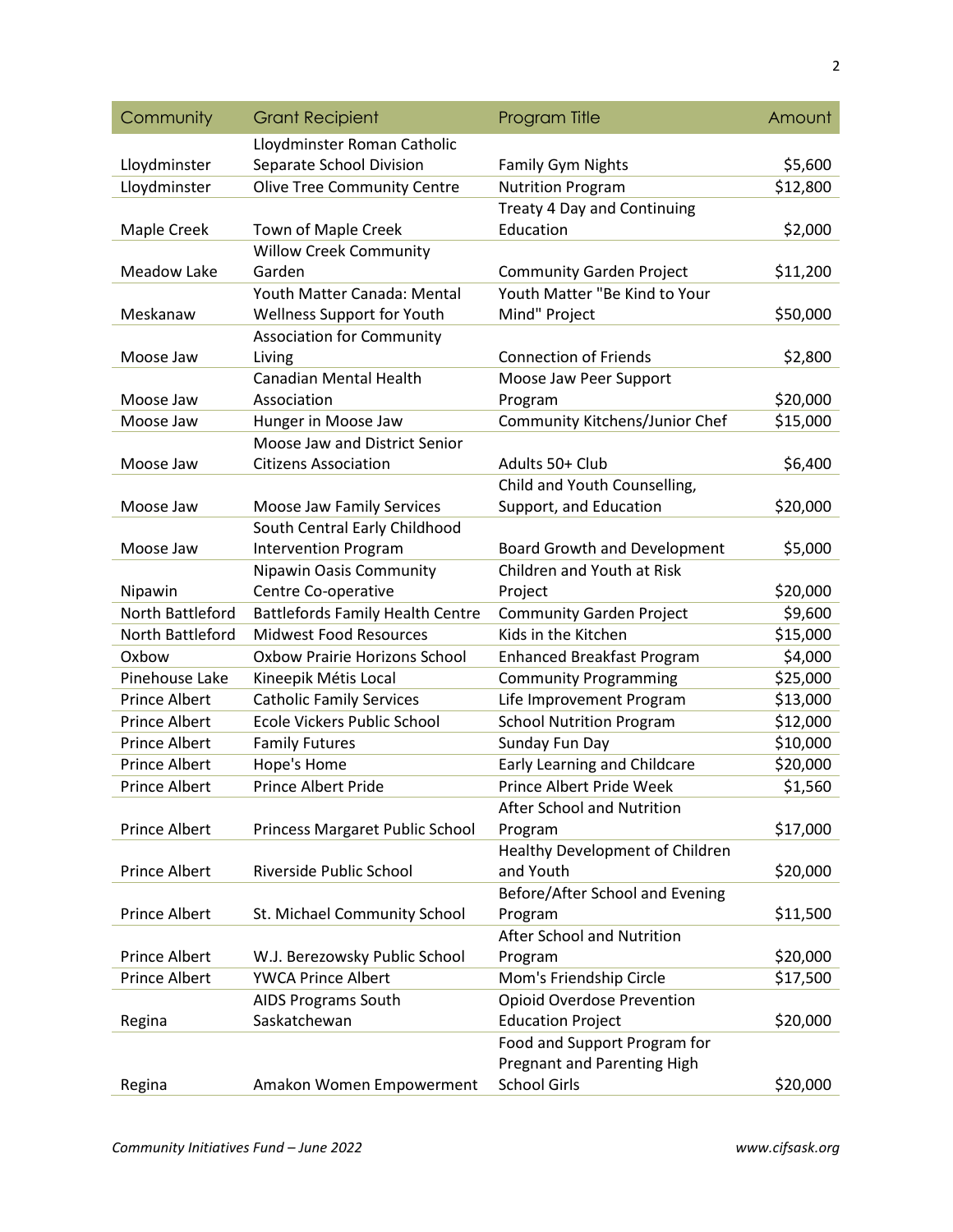| Community | <b>Grant Recipient</b>             | Program Title                          | Amount    |
|-----------|------------------------------------|----------------------------------------|-----------|
|           | <b>Canadian Mental Health</b>      |                                        |           |
| Regina    | Association                        | <b>Gambling Awareness Program</b>      | \$500,749 |
| Regina    | Carmichael Outreach                | <b>Housing Support Program</b>         | \$20,000  |
| Regina    | <b>Common Weal Community Arts</b>  | Own the Stage: Speak and Inspire       | \$10,000  |
|           |                                    | <b>Collaborative Community</b>         |           |
| Regina    | <b>Cornwall Alternative School</b> | <b>Building Venture</b>                | \$6,500   |
| Regina    | <b>Girls Rock Camp</b>             | Girls Rock Regina! Program             | \$8,500   |
| Regina    | Give Kids a Chance Charity         | <b>Dream Brokers</b>                   | \$100,000 |
| Regina    | Hope's Home                        | <b>Recreational Program</b>            | \$20,000  |
|           |                                    | Normalizing our Differences            |           |
|           |                                    | through Art: Programs and              |           |
|           | Listen to Dis' Community Arts      | <b>Recreational Opportunities</b>      |           |
| Regina    | Organization                       | across Saskatchewan                    | \$50,000  |
| Regina    | North Central Family Centre        | <b>Family Literacy Program</b>         | \$20,000  |
|           | Queen City Eastview Community      | Eastview Neighbourhood                 |           |
| Regina    | Association                        | Programs                               | \$20,000  |
| Regina    | Regina Early Learning Centre       | <b>Establishing Healthy Attachment</b> | \$20,000  |
|           |                                    | Miyo-Wîcîwitowin Day:                  |           |
|           |                                    | Recognizing Truth and Inspiring        |           |
| Regina    | Regina Exhibition Association      | Action                                 | \$5,000   |
|           | Regina Indian Community            |                                        |           |
| Regina    | Awareness                          | Chili for Children Hunger Program      | \$20,000  |
| Regina    | Regina Malayalee Association       | Learn to Sustain                       | \$7,000   |
|           |                                    | Helping Hand: Emergent                 |           |
| Regina    | <b>Regina Transition House</b>     | <b>Outreach Services</b>               | \$20,000  |
|           | Saskatchewan Association for       |                                        |           |
|           | the Rehabilitation of the Brain    |                                        |           |
| Regina    | Injured                            | Regina Day Program                     | \$10,000  |
|           |                                    | <b>Transition Planning and Support</b> |           |
|           |                                    | for Children with Complex Needs        |           |
| Regina    | <b>SCEP Centre Society</b>         | and their Families                     | \$20,000  |
|           | Student Energy in Action for       |                                        |           |
| Regina    | <b>Regina Community Health</b>     | <b>SEARCH Social Programming</b>       | \$5,600   |
|           | <b>Walker School Community</b>     |                                        |           |
| Regina    | Council                            | <b>Nutrition Program</b>               | \$4,000   |
| Regina    | YMCA of Regina                     | Youth Leadership Academy               | \$20,000  |
| Regina    | YWCA of Regina                     | YWCA Upstander                         | \$20,000  |
|           | Saskatchewan Association of        |                                        |           |
| Rosthern  | <b>Recreation Professionals</b>    | Coming Together Again                  | \$10,000  |
|           |                                    | Early Years Development                |           |
| Saskatoon | AIM Program                        | Program                                | \$20,000  |
|           | Big Brothers Big Sisters of        |                                        |           |
| Saskatoon | Saskatchewan                       | Ignite Potential                       | \$355,000 |
| Saskatoon | <b>Catholic Family Services</b>    | Finding the Warrior Within             | \$8,000   |
| Saskatoon | Central Urban Métis Federation     | <b>Reconnecting Culture</b>            | \$10,000  |
| Saskatoon | <b>CHEP Good Food</b>              | <b>Cooking Conversations</b>           | \$15,700  |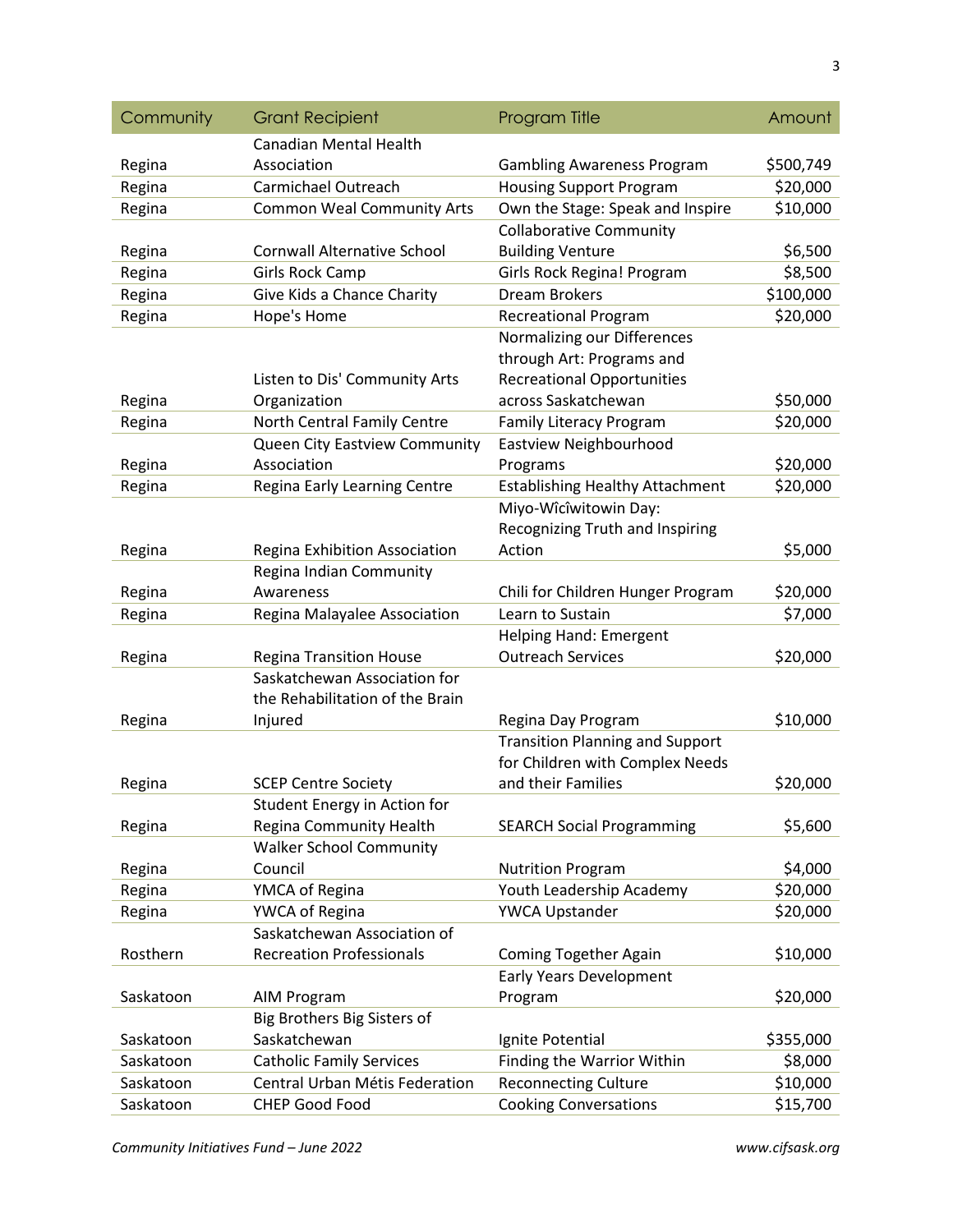| Community   | <b>Grant Recipient</b>               | <b>Program Title</b>                  | Amount   |
|-------------|--------------------------------------|---------------------------------------|----------|
|             | <b>Community Legal Assistance</b>    |                                       |          |
| Saskatoon   | Services for Saskatoon Inner City    | Legal Advice Clinic                   | \$20,000 |
|             |                                      | Dancing Together: Workshop            |          |
| Saskatoon   | Dance Saskatchewan                   | Series to Combat Racism               | \$40,000 |
|             | <b>Eastview Community</b>            | Seniors' Neighbourhood Hub            |          |
| Saskatoon   | Association                          | Club                                  | \$2,800  |
|             |                                      | <b>Mental Wellness and Resiliency</b> |          |
| Saskatoon   | Family Service Saskatoon             | Programming                           | \$20,000 |
|             |                                      | <b>Capacity Building for Black</b>    |          |
|             | <b>Global Empowerment Initiative</b> | Canadian Women and Girls in           |          |
| Saskatoon   | for Women                            | Saskatchewan                          | \$16,000 |
|             | Gordon Tootoosis Nīkānīwin           |                                       |          |
| Saskatoon   | Theatre                              | <b>Circle of Voices</b>               | \$20,000 |
|             |                                      | <b>Haven Traditional Parenting</b>    |          |
| Saskatoon   | <b>Haven Family Connections</b>      | Program                               | \$20,000 |
| Saskatoon   | <b>Inclusion Saskatchewan</b>        | Tell It Like It Is Program            | \$50,000 |
|             |                                      | <b>Beaver Creek Conservation</b>      |          |
| Saskatoon   | Meewasin Valley Authority            | <b>Interpretive Programming</b>       | \$8,000  |
|             | <b>Mennonite Central Committee</b>   |                                       |          |
| Saskatoon   | Saskatchewan                         | Youth Program                         | \$16,000 |
| Saskatoon   | OUTSaskatoon                         | <b>Remote Counselling Services</b>    | \$25,000 |
|             | Rassemblement des aînés              | Wellness and Intergenerational        |          |
| Saskatoon   | fransaskois Vitalité 55+             | <b>Activities in French</b>           | \$15,000 |
|             | Saskatchewan Cerebral Palsy          | Community Wellbeing and               |          |
| Saskatoon   | Association                          | Healthy Lifestyle Hub Initiative      | \$25,000 |
|             | Saskatchewan Orienteering            |                                       |          |
| Saskatoon   | Association                          | Orienteering for Kids and Youth       | \$5,800  |
| Saskatoon   | Saskatoon Council on Aging           | <b>Socially Connecting Seniors</b>    | \$17,260 |
| Saskatoon   | Saskatoon Food Bank                  | <b>Community Cooking Classes</b>      | \$20,000 |
| Saskatoon   | Saskatoon Friendship Inn             | Every Meal Makes a Difference         | \$20,000 |
|             | Saskatoon Indian and Métis           | Reclaiming Culture and Identity       |          |
| Saskatoon   | Friendship Centre                    | Project                               | \$20,000 |
| Saskatoon   | Saskatoon Open Door Society          | Diversity in Leadership               | \$19,500 |
|             |                                      | <b>Comprehensive Sexuality</b>        |          |
| Saskatoon   | <b>Sexual Health Centre</b>          | Education                             | \$20,000 |
| Saskatoon   | Start2Finish Canada                  | Reading and Running Club+             | \$17,700 |
|             | STR8 UP 10,000 Little Steps to       |                                       |          |
| Saskatoon   | Healing                              | <b>STR8 UP Community Outreach</b>     | \$20,000 |
|             | University of Saskatchewan,          |                                       |          |
| Saskatoon   | College of Arts and Science          | Kamskénow                             | \$20,000 |
| Spiritwood  | Spiritwood Literacy Partnership      | Grow, Feed, Play!                     | \$4,700  |
|             | Springside Community Resource        |                                       |          |
| Springside  | Centre                               | <b>Resource Centre Programming</b>    | \$4,000  |
|             | <b>Spruce Home After Class</b>       |                                       |          |
| Spruce Home | Program                              | After Class Program                   | \$5,460  |
| St. Louis   | St. Louis Public School              | <b>School Nutrition Program</b>       | \$13,540 |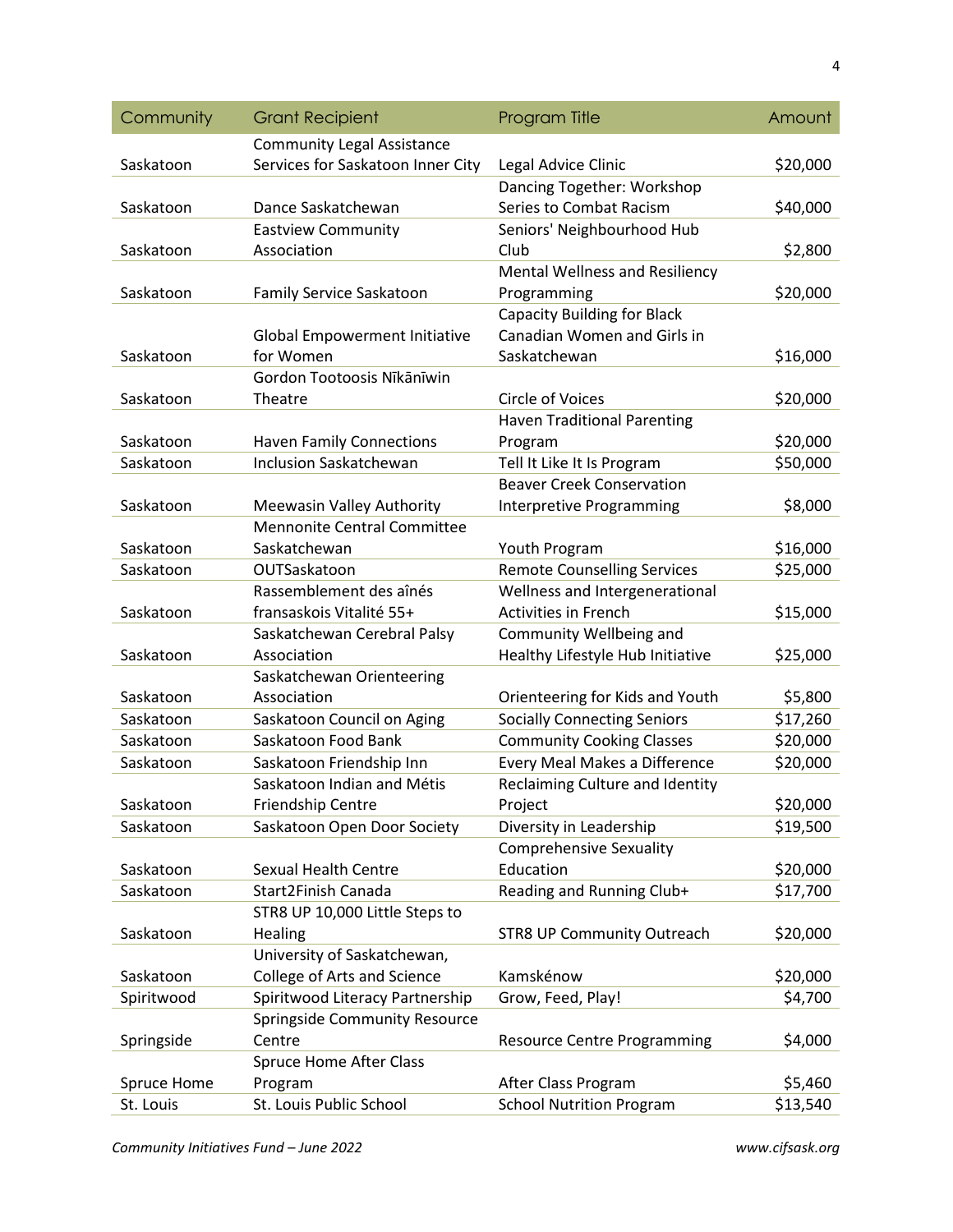| Community            | <b>Grant Recipient</b>            | Program Title                         | Amount   |
|----------------------|-----------------------------------|---------------------------------------|----------|
| <b>Sturgis</b>       | <b>SPE Family Resource Centre</b> | <b>Child and Family Programming</b>   | \$20,000 |
| <b>Swift Current</b> | City Of Swift Current             | <b>Welcome to Recreation</b>          | \$8,000  |
| <b>Swift Current</b> | Saskatchewan Abilities Council    | <b>Take Charge</b>                    | \$20,000 |
|                      |                                   | The Meadows Bridging the Gap          |          |
| <b>Swift Current</b> | Saskatchewan Health Authority     | Program                               | \$8,000  |
|                      |                                   | Men's Outreach Counselling            |          |
| <b>Swift Current</b> | Southwest Crisis Services         | Program                               | \$20,000 |
| Vanguard             | Village of Vanguard               | Playschool Program                    | \$2,000  |
| Waldheim             | Town of Waldheim                  | After School Program                  | \$6,000  |
|                      | <b>Canadian Mental Health</b>     | Mental Health Activities,             |          |
| Weyburn              | Association                       | Programs, and Services                | \$20,000 |
| Weyburn              | The Family Place                  | Mini Go School                        | \$20,000 |
| Whitewood            | Whitewood School                  | <b>Nutrition Program</b>              | \$6,750  |
|                      |                                   | Out-of-School Programs and            |          |
| Yorkton              | Boys and Girls Club of Yorkton    | Services                              | \$20,000 |
|                      |                                   | <b>Preschool and Parent Education</b> |          |
| Yorkton              | Good Spirit School Division       | Program                               | \$20,000 |
|                      | Parkland Valley Sport, Culture    |                                       |          |
| Yorkton              | and Recreation District           | For Girls by Girls                    | \$5,500  |
|                      |                                   | Supporting Children, Youth, and       |          |
|                      |                                   | Adults to Connect with Each           |          |
| Yorkton              | Saskatchewan Abilities Council    | Other and Their Community             | \$18,000 |
| Yorkton              | Yail Harbor                       | <b>Healthy Cooking Program</b>        | \$3,360  |

| <b>Total Community Grant Program April 1 Deadline: 125 Grants</b> |                                                  |                               | \$2,719,073 |  |
|-------------------------------------------------------------------|--------------------------------------------------|-------------------------------|-------------|--|
|                                                                   | <b>Summer Grant Program: February 1 Deadline</b> |                               |             |  |
| Community                                                         | <b>Grant Recipient</b>                           | Program Title                 | Amount      |  |
|                                                                   |                                                  | Kids Summer Programming and   |             |  |
| Abbey                                                             | Village of Abbey                                 | Camps                         | \$4,000     |  |
|                                                                   | Allan Community Heritage                         |                               |             |  |
| Allan                                                             | Society and Museum                               | Children's Hour at the Museum | \$4,000     |  |
| Allan                                                             | Town of Allan                                    | Allan Summer Fun Program      | \$4,000     |  |
| Archerwill                                                        | Wapiti Regional Library                          | Kids Summer Day Camps         | \$3,000     |  |
| Assiniboia                                                        | Town of Assiniboia                               | <b>Summer Day Camp</b>        | \$4,000     |  |
| <b>Battleford</b>                                                 | Town of Battleford                               | <b>Battleford Tot Lot</b>     | \$1,400     |  |
| Bengough                                                          | Southeast Regional Library                       | <b>Summer Reading Club</b>    | \$300       |  |
| <b>Big River</b>                                                  | Town of Big River                                | <b>Summer Day Camp</b>        | \$4,000     |  |
| <b>Biggar</b>                                                     | Town of Biggar                                   | <b>Summer Day Camp</b>        | \$4,000     |  |
| <b>Birch Hills</b>                                                | Town of Birch Hills                              | Playground Program            | \$4,000     |  |
| <b>Birch Hills</b>                                                | Wapiti Regional Library                          | The Tree of Knowledge         | \$4,000     |  |
| <b>Briercrest</b>                                                 | Palliser Regional Library                        | Summer Fun Camp               | \$3,350     |  |
| <b>Broadview</b>                                                  | Southeast Regional Library                       | <b>Summer Reading Club</b>    | \$1,500     |  |
| <b>Buchanan</b>                                                   | Village of Buchanan                              | Summer Fun Program            | \$4,000     |  |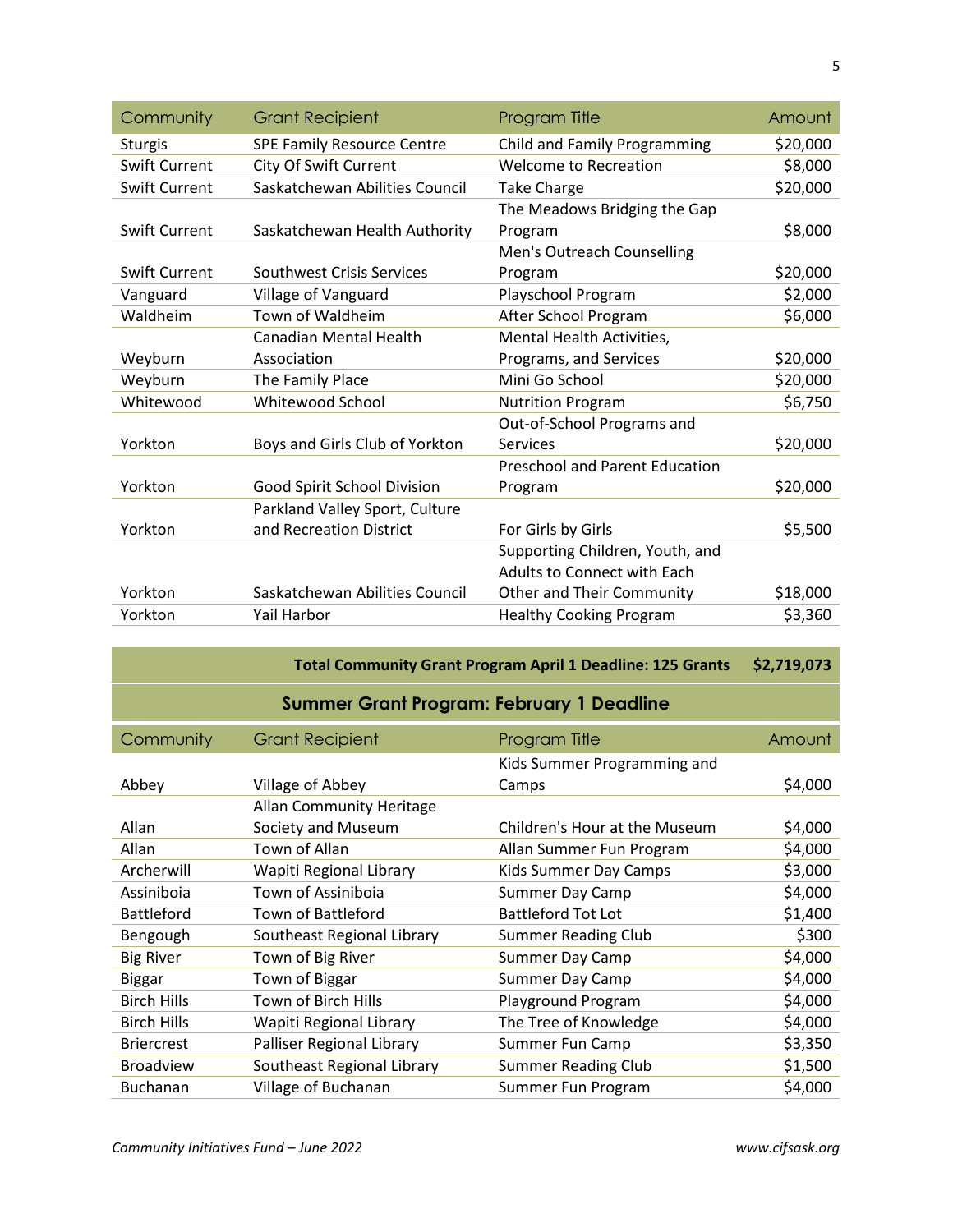| Community          | <b>Grant Recipient</b>                                      | Program Title                               | Amount  |
|--------------------|-------------------------------------------------------------|---------------------------------------------|---------|
|                    | <b>Burstall Swimming Pool</b>                               | Recreational Swimming and                   |         |
| <b>Burstall</b>    | Association                                                 | Lessons                                     | \$1,400 |
|                    |                                                             | <b>Children and Youth Summer</b>            |         |
| Cabri              | Town of Cabri                                               | Program                                     | \$3,750 |
| Canwood            | Village of Canwood                                          | Summer Youth Program                        | \$4,000 |
|                    | Cornerstone Family and Youth                                |                                             |         |
| Carlyle            | Centre                                                      | Summer Program                              | \$4,000 |
| Carlyle            | Southeast Regional Library                                  | Summer Program                              | \$500   |
| Carlyle            | Town of Carlyle                                             | <b>Summer Pool Programs</b>                 | \$1,400 |
| Carrot River       | Pasquia Regional Park Authority                             | <b>Swimming Lessons</b>                     | \$1,400 |
| Carrot River       | Town of Carrot River                                        | Summer Kid City                             | \$4,000 |
|                    |                                                             | Sunshine and Summertime Day                 |         |
| Ceylon             | Ceylon Regional Park Authority                              | Camp                                        | \$1,250 |
| Christopher        |                                                             |                                             |         |
| Lake               | District of Lakeland                                        | <b>Recreation Summer Day Camps</b>          | \$3,500 |
| Christopher        |                                                             |                                             |         |
| Lake               | Mid Prairie Scripture Mission                               | Summer Camp Program                         | \$3,500 |
|                    | Churchbridge Daycare                                        |                                             |         |
| Churchbridge       | Cooperative                                                 | School-age Summer Program                   | \$4,000 |
| Churchbridge       | Town of Churchbridge                                        | <b>Swimming Pool</b>                        | \$1,400 |
| Craik              | Palliser Regional Library                                   | <b>Summer of Possibilities</b>              | \$2,640 |
|                    |                                                             | Youth Engagement Summer                     |         |
| Creighton          | Northern Growing Abilities                                  | Program                                     | \$4,000 |
| Creighton          | Town of Creighton                                           | Summer in the Park                          | \$1,400 |
|                    | Arlington Beach Camp and                                    |                                             |         |
| Cymric             | <b>Conference Centre</b>                                    | <b>Children's Summer Camps</b>              | \$3,500 |
| Davidson           | Town of Davidson                                            | <b>Swimming Lessons</b>                     | \$1,400 |
|                    | Northern Village of Denare                                  | Summer Fun at the Beach                     |         |
| Denare Beach       | Beach                                                       |                                             | \$4,000 |
| Eatonia            | Town of Eatonia                                             | Summer Fun Program                          | \$4,000 |
| Estevan            | City of Estevan                                             | Summer Playpark Program                     | \$3,000 |
| Estevan            | <b>Estevan Area Literacy Group</b>                          | <b>Nature Smarts</b>                        | \$4,000 |
| Estevan            | <b>Estevan Art Gallery and Museum</b>                       | <b>Summer Camps</b>                         | \$3,000 |
|                    | <b>Estevan Early Years Family</b><br><b>Resource Centre</b> |                                             |         |
| Estevan            |                                                             | Summer Camp Program<br>Summer Education and | \$4,000 |
|                    |                                                             | Programming                                 | \$4,000 |
| Estevan<br>Estevan | Souris Valley Museum<br>Souris Valley Theatre               |                                             | \$4,000 |
| Flin Flon          | City of Flin Flon                                           | Summer Youth Drama Camps                    | \$800   |
|                    | Flin Flon Aboriginal Friendship                             | Summer Program                              |         |
| Flin Flon          | Centre                                                      | Camp Moochikun                              | \$4,000 |
|                    | Leslie Beach Regional Park                                  |                                             |         |
| Foam Lake          | Authority                                                   | Fun in the Sun                              | \$3,500 |
| Foam Lake          | Town of Foam Lake                                           | <b>Summer Recreation</b>                    | \$4,000 |
| Fort Qu'Appelle    | Town of Fort Qu'Appelle                                     | Summer Fun Sport                            | \$3,500 |
|                    |                                                             |                                             |         |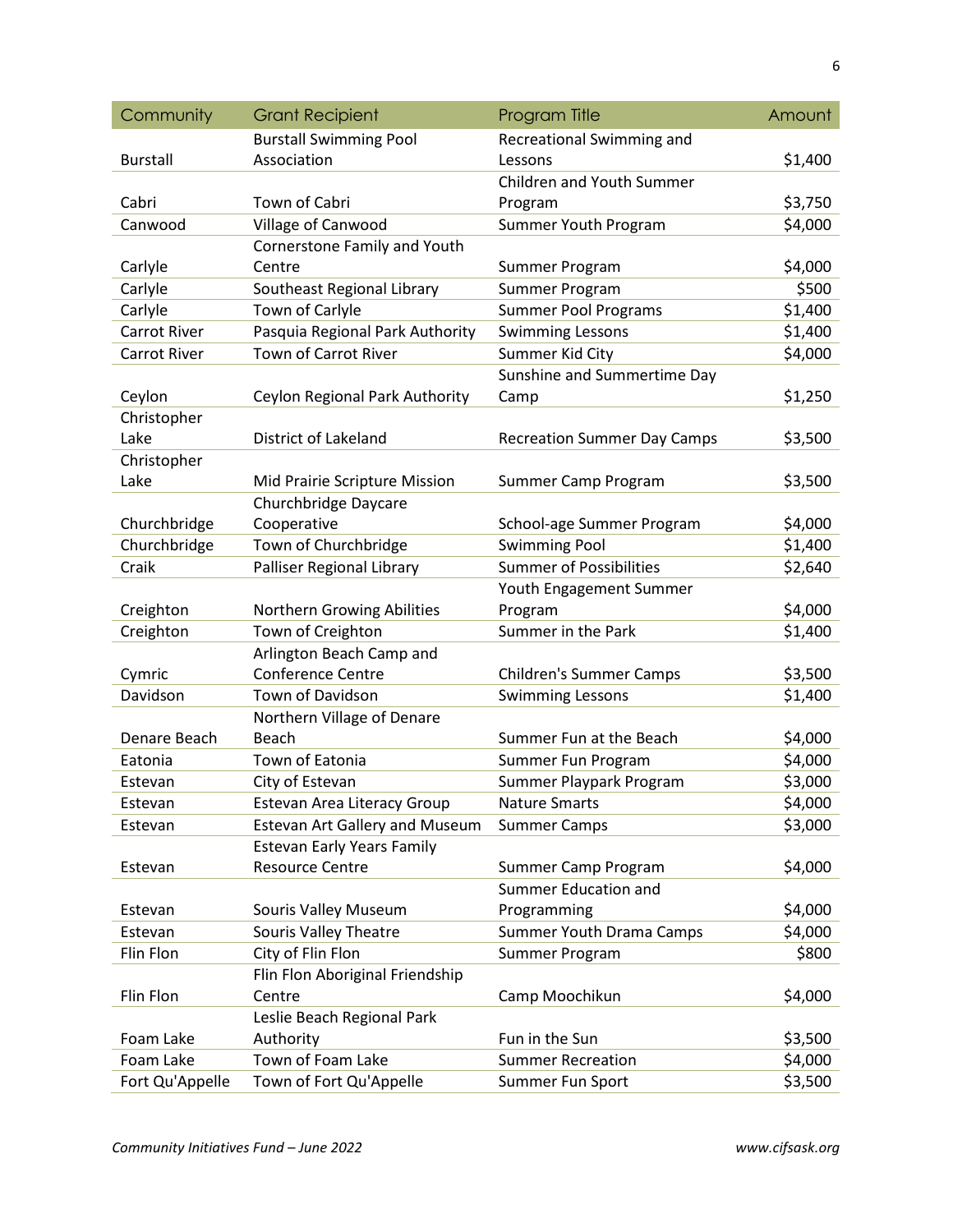| Community          | <b>Grant Recipient</b>            | Program Title                        | Amount  |
|--------------------|-----------------------------------|--------------------------------------|---------|
|                    | Last Mountain Regional Park       |                                      |         |
| Govan              | Authority                         | <b>Recreation Program</b>            | \$3,500 |
| Gravelbourg        | <b>Renaissance Gaiety Theatre</b> | <b>Theatre Summer Camp</b>           | \$3,500 |
| <b>Gull Lake</b>   | Town of Gull Lake                 | Summer Play Program                  | \$4,000 |
|                    | <b>Inclusion Hudson Bay</b>       |                                      |         |
| Hudson Bay         | Association                       | Summer Leisure Program               | \$4,000 |
|                    | <b>Humboldt and District</b>      | Summer Recreation and Respite        |         |
| Humboldt           | <b>Community Services</b>         | Program                              | \$4,000 |
|                    | <b>Humboldt Public School</b>     |                                      |         |
| Humboldt           | <b>Childcare Centre</b>           | School Age Summer Program            | \$4,000 |
| Imperial           | Resort Village of Etters Beach    | Summer Fun Program                   | \$850   |
| <b>Indian Head</b> | Town of Indian Head               | <b>Staycation Summer Programming</b> | \$3,470 |
| Ituna              | Ituna and District Regional Park  | Summer Fun Camp                      | \$3,500 |
| Kamsack            | <b>Town of Kamsack</b>            | Summer Art Camp                      | \$1,350 |
| Katepwa Lake       | <b>Camp Monahan Association</b>   | Summer Camp                          | \$3,500 |
| Kerrobert          | Town of Kerrobert                 | Summer Park Program                  | \$4,000 |
| Kindersley         | <b>Wheatland Regional Library</b> | Summer Program                       | \$1,200 |
| Kipling            | Town of Kipling                   | Fun in the Sun                       | \$4,000 |
|                    | Kronau Bethlehem Heritage         | <b>Making Memories Summer Day</b>    |         |
| Kronau             | Society                           | Camp                                 | \$1,500 |
| La Ronge           | La Ronge Public Library Board     | <b>Summer Reading Program</b>        | \$4,000 |
|                    | Thomson Lake Regional Park        |                                      |         |
| Lafleche           | Authority                         | Play Program                         | \$3,500 |
| Langenburg         | Town of Langenburg                | Summer Dayz Program                  | \$4,000 |
| Leader             | <b>Town of Leader</b>             | Summer Program                       | \$4,000 |
| Lebret             | District of Katepwa               | <b>Kids Summer Activities</b>        | \$3,500 |
| Lloydminster       | City of Lloydminster              | Summer Fun Camp                      | \$3,000 |
|                    | Lloydminster Interval Home        |                                      |         |
| Lloydminster       | Society                           | Summer Program                       | \$4,000 |
|                    | Lloydminster Native Friendship    | Children's Summer Day Camp           |         |
| Lloydminster       | Centre                            | Program                              | \$4,000 |
|                    | Lloydminster Roman Catholic       | <b>Bananas Over Books and Sports</b> |         |
| Lloydminster       | Separate School Division          | <b>Summer Camp</b>                   | \$4,000 |
| Lumsden Beach      | Lumsden Beach Camp                | Camp for All                         | \$3,500 |
| Martensville       | City of Martensville              | School's Out Summer Program          | \$3,000 |
| Meadow Lake        | City of Meadow Lake               | Summer Day Camp                      | \$1,500 |
| Melfort            | City of Melfort                   | Summer Playground                    | \$3,000 |
|                    |                                   | Children and Youth Stoney Lake       |         |
| Melfort            | One Hope Ministries of Canada     | Camp Program                         | \$3,500 |
| Midale             | Southeast Regional Library        | <b>Summer Reading Club</b>           | \$840   |
| Midale             | <b>Town of Midale</b>             | Keeping Cool in the Pool             | \$1,400 |
| Montmartre         | Southeast Regional Library        | Summer Fun Program                   | \$2,850 |
| Montmartre         | Village of Montmartre             | Summer Fun Program                   | \$2,470 |
|                    | Association communautaire         |                                      |         |
| Moose Jaw          | fransaskoise de Moose Jaw         | Camp d'été Franco-fun                | \$3,600 |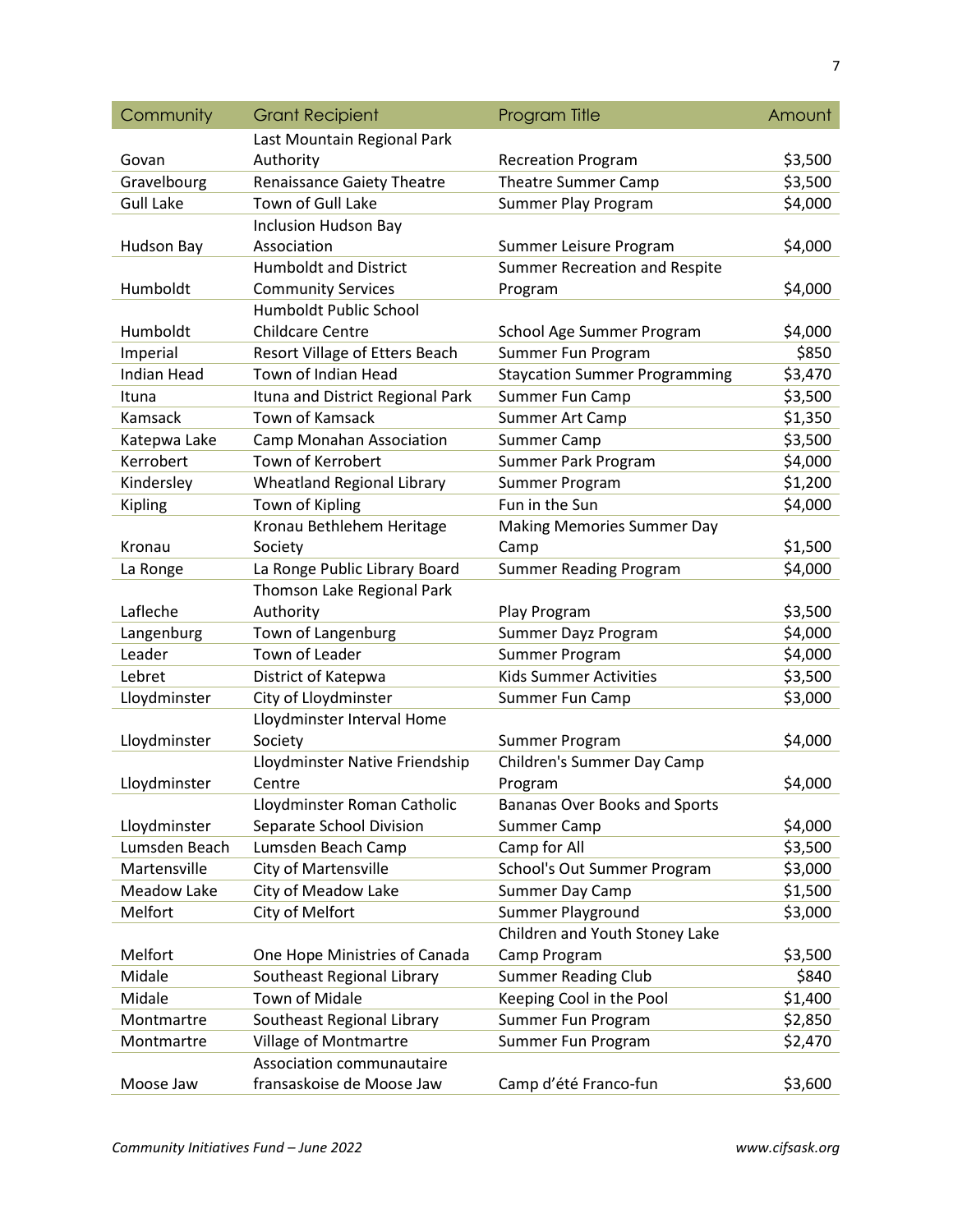| Community            | <b>Grant Recipient</b>               | Program Title                    | Amount  |
|----------------------|--------------------------------------|----------------------------------|---------|
|                      | <b>Association for Community</b>     | <b>Foundations for Life</b>      |         |
| Moose Jaw            | Living                               | Developmental Program            | \$3,360 |
| Moose Jaw            | City of Moose Jaw                    | <b>Summer Camps</b>              | \$3,000 |
| Moose Jaw            | Moose Jaw Art Museum                 | Art and Culture Program          | \$3,500 |
|                      | Moose Jaw Military Family            |                                  |         |
| Moose Jaw            | <b>Resource Centre</b>               | Summer Fun Program               | \$1,500 |
|                      |                                      | Newcomer Children's Summer       |         |
| Moose Jaw            | Moose Jaw Multicultural Council      | Program                          | \$4,000 |
|                      |                                      | Moose Jaw Urban Adventure Day    |         |
| Moose Jaw            | YMCA of Regina                       | Camp                             | \$4,000 |
|                      | Moosomin Family Resource             | Summer Reading and Exploring     |         |
| Moosomin             | Centre                               | Camp                             | \$4,000 |
| Moosomin             | Play Fair Daycare                    | Play Fair Daycare Summer Camp    | \$4,000 |
| Mossbank             | Town of Mossbank                     | <b>Summer Camp</b>               | \$4,000 |
| Naicam               | <b>Town of Naicam</b>                | Summer Youth Program             | \$4,000 |
| North Battleford     | <b>Battlefords Gymnastics Club</b>   | <b>Summer Camps</b>              | \$4,000 |
|                      | <b>Battlefords Indian and Métis</b>  | Youth Enrichment Summer          |         |
| North Battleford     | Friendship Centre                    | Program                          | \$4,000 |
| Odessa               | <b>Odessa Recreation Association</b> | Outdoor Odessa                   | \$4,000 |
| Ogema                | Ogema Regional Park Authority        | Youth Summer Day Program         | \$2,880 |
| Osler                | Town of Osler                        | Cool Camp                        | \$4,000 |
|                      | <b>Outlook and District Regional</b> |                                  |         |
| Outlook              | Park                                 | Art in the Park                  | \$2,000 |
|                      | <b>Small Steps Early Learning</b>    |                                  |         |
| Outlook              | Centre                               | <b>School Age Summer Camps</b>   | \$4,000 |
| Outlook              | Town of Outlook                      | Kinsmen Park Program             | \$2,500 |
|                      |                                      | <b>Community Summer</b>          |         |
| Oxbow                | <b>Expressway Family Centre</b>      | Programming                      | \$3,600 |
|                      | Oxbow and District Recreation        |                                  |         |
| Oxbow                | Board                                | <b>Summer Activities</b>         | \$1,400 |
| Pangman              | Pangman Daycare                      | Summer School Program            | \$4,000 |
| <b>Pilot Butte</b>   | Town of Pilot Butte                  | Summer Fun                       | \$4,000 |
| Porcupine Plain      | Town of Porcupine Plain              | Summer Play Program              | \$4,000 |
|                      | Prince Albert Aboriginal Head        |                                  |         |
| Prince Albert        | <b>Start Program</b>                 | Summer Camp                      | \$4,000 |
|                      | Prince Albert Métis Women's          |                                  |         |
| <b>Prince Albert</b> | Association                          | Interec 2022                     | \$4,000 |
|                      | <b>Prince Albert Multicultural</b>   | Explore Culture: Children        |         |
| <b>Prince Albert</b> | Council                              | Summer Day Camp                  | \$2,000 |
| <b>Prince Albert</b> | <b>YWCA Prince Albert</b>            | Urafiki Children's Program       | \$4,000 |
| Radville             | Radville Laurier Regional Park       | <b>Summer Adventures</b>         | \$3,500 |
|                      | Assemblée communautaire              |                                  |         |
| Regina               | fransaskoise                         | Camp Voyageur                    | \$4,000 |
| Regina               | Carmichael Outreach                  | Outreach Camp                    | \$4,000 |
|                      | <b>Coronation Park Community</b>     | <b>Bricks in the Park Summer</b> |         |
| Regina               | Association                          | Program                          | \$4,000 |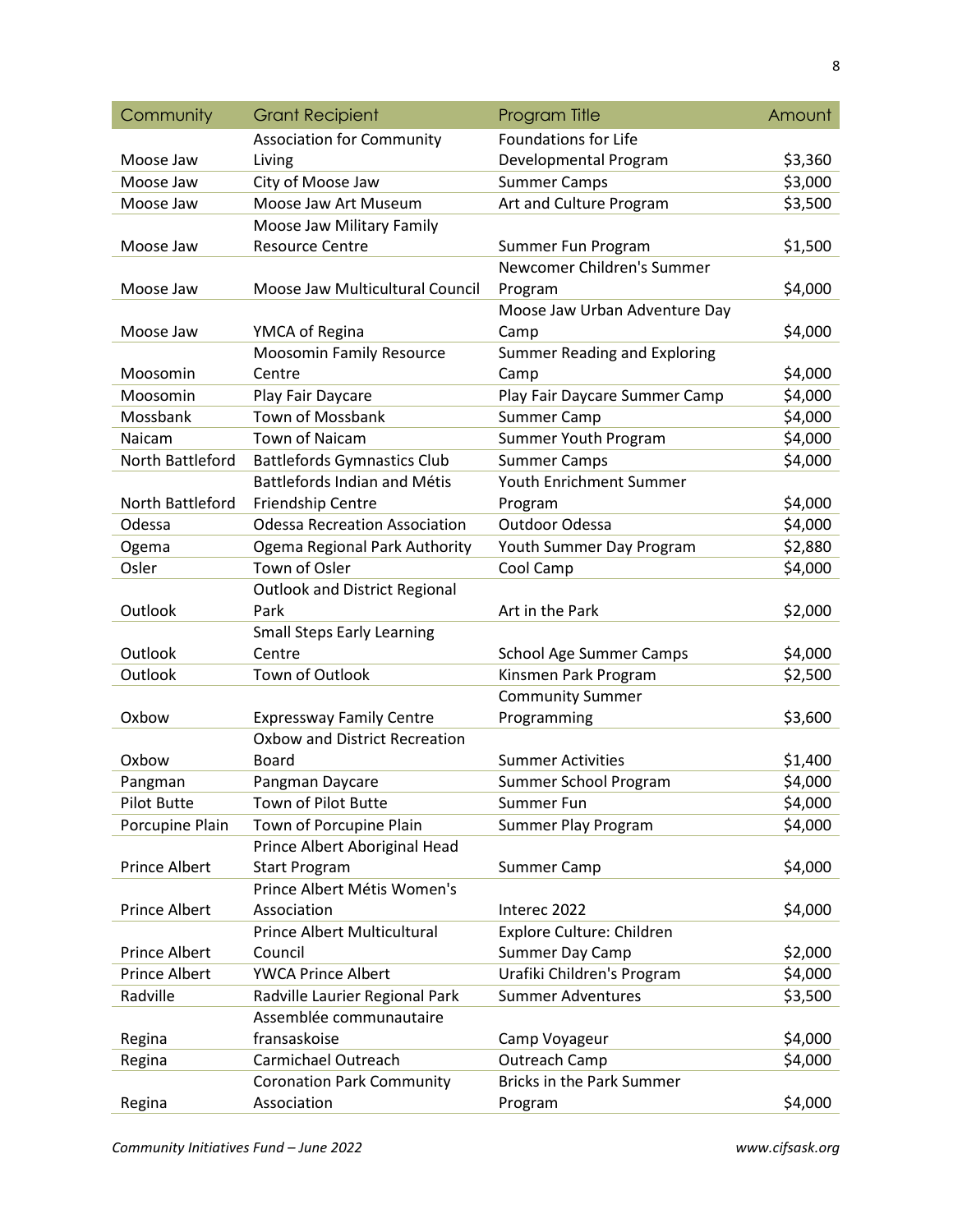| Community    | <b>Grant Recipient</b>                                | Program Title                                                     | Amount  |
|--------------|-------------------------------------------------------|-------------------------------------------------------------------|---------|
|              | <b>Educating Youth in Engineering</b>                 |                                                                   |         |
| Regina       | and Science                                           | <b>STEM Outreach Camps</b>                                        | \$4,000 |
|              | Learning Disabilities Association                     |                                                                   |         |
| Regina       | of Saskatchewan                                       | Summer Sunshine Day Camp                                          | \$4,000 |
|              | Queen City Eastview Community                         |                                                                   |         |
| Regina       | Association                                           | Summer Camp                                                       | \$4,000 |
| Regina       | <b>Radius Communications</b>                          | On the Air Camps                                                  | \$3,360 |
| Regina       | <b>Rainbow Youth Centre</b>                           | <b>Summer Adventures</b>                                          | \$4,000 |
|              | Regina Immigrant Women                                | Summer Camp for Newcomer                                          |         |
| Regina       | Centre                                                | Children                                                          | \$4,000 |
| Regina       | Regina Open Door Society                              | Summer Children Program                                           | \$3,500 |
|              | Regina Summer Program for                             |                                                                   |         |
| Regina       | Special Children                                      | Summer Program                                                    | \$4,000 |
| Regina       | Regina Youth For Christ                               | Summer Camp                                                       | \$3,500 |
|              |                                                       | Teen and Young Writers'                                           |         |
| Regina       | Sage Hill Writing Experience                          | Workshops                                                         | \$4,000 |
| Regina       | Saskatchewan Abilities Council                        | Summer Fun                                                        | \$4,000 |
|              | Saskatchewan Sports Hall of<br><b>Fame and Museum</b> |                                                                   | \$2,000 |
| Regina       | <b>SCEP Centre Society</b>                            | <b>Creating Active Champions</b><br><b>Summer Friends Program</b> | \$4,000 |
| Regina       | Wascana Rhythmic Gymnastic                            |                                                                   |         |
| Regina       | Club                                                  | Summer Program                                                    | \$4,000 |
| Regina       | YWCA of Regina                                        | Power of Being a Girl Camp                                        | \$4,000 |
| Regina Beach | Town of Regina Beach                                  | <b>SPART Day Camp</b>                                             | \$4,000 |
| Riverhurst   | Palliser Regional Library                             | Children's Summer Program                                         | \$300   |
| Riverhurst   | Palliser Regional Park                                | <b>Swimming Lessons</b>                                           | \$1,400 |
| Rocanville   | <b>Town of Rocanville</b>                             | Summer Program                                                    | \$4,000 |
| Rosetown     | Rosetown Kid Kare                                     | Summer Program                                                    | \$4,000 |
| Rosthern     | Town of Rosthern                                      | Summer Program                                                    | \$4,000 |
| Saskatoon    | 25th Street Theatre Centre                            | The Collaboration Station                                         | \$2,000 |
|              |                                                       | Remai Modern Summer Art                                           |         |
| Saskatoon    | Art Gallery of Saskatchewan                           | Camps                                                             | \$3,750 |
|              | Canadian Friends of African                           |                                                                   |         |
| Saskatoon    | Immigrants                                            | <b>Recreation Program</b>                                         | \$2,000 |
| Saskatoon    | <b>CHEP Good Food</b>                                 | Sprouts Garden Day Camp                                           | \$4,000 |
|              | Children's Discovery Museum on                        | Wonderhub Summer                                                  |         |
| Saskatoon    | the Saskatchewan                                      | Programming                                                       | \$2,000 |
|              | Communauté des Africains                              |                                                                   |         |
|              | Francophones de la                                    |                                                                   |         |
| Saskatoon    | Saskatchewan                                          | Canada and Africa Connection                                      | \$4,000 |
| Saskatoon    | <b>Community Living Association</b>                   | Summer Camp                                                       | \$4,000 |
|              | Community Radio Society of                            |                                                                   |         |
| Saskatoon    | Saskatoon                                             | <b>Community Radio Summer Camp</b>                                | \$1,542 |
| Saskatoon    | Coteau Community Club Plus 50                         | Summer Fun Program                                                | \$3,500 |
|              | Filipino-Canadian Association of                      | <b>Empowering Youth through</b>                                   |         |
| Saskatoon    | Saskatchewan                                          | Sports                                                            | \$4,000 |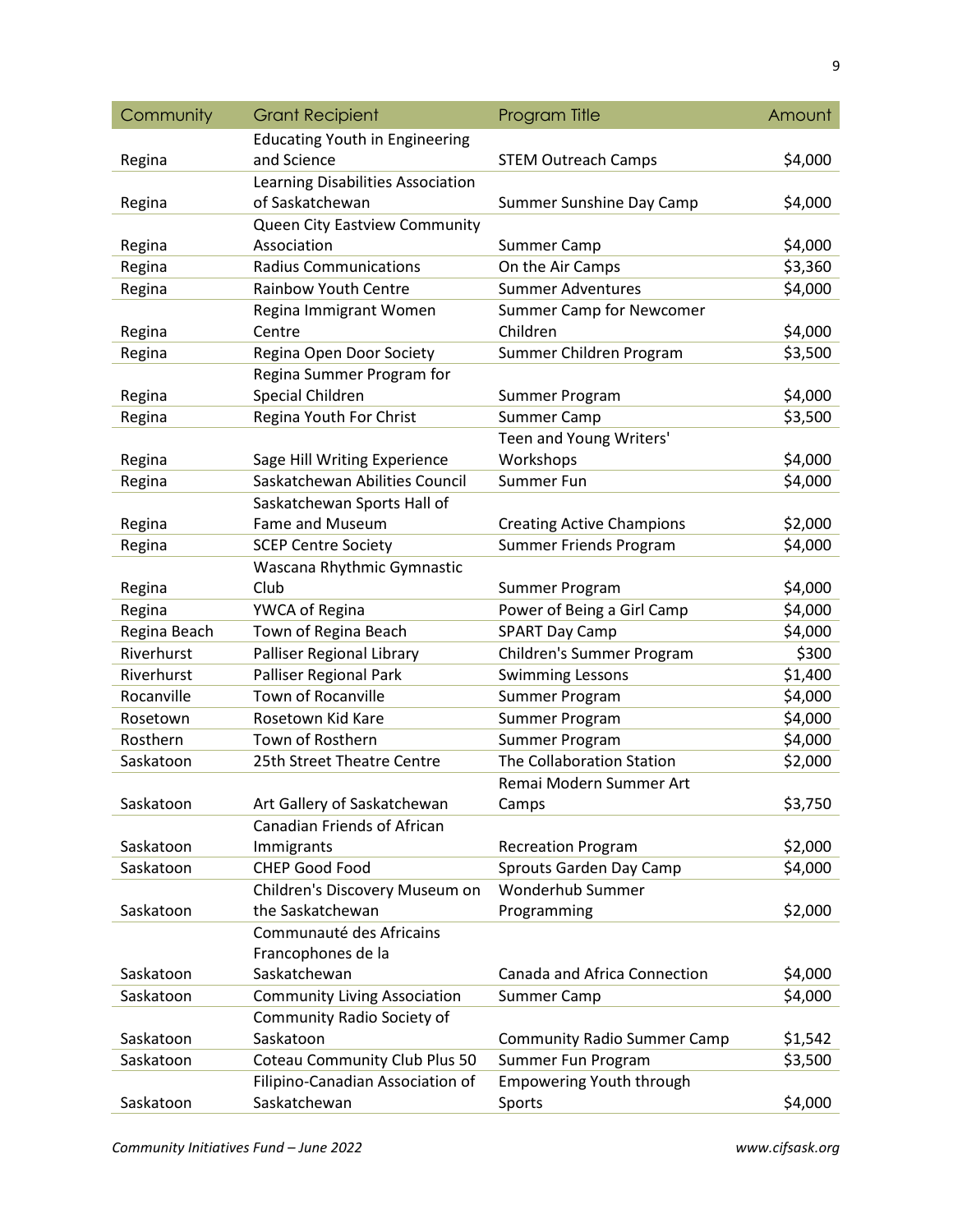| Community            | <b>Grant Recipient</b>             | Program Title                          | Amount  |
|----------------------|------------------------------------|----------------------------------------|---------|
| Saskatoon            | <b>Frontier College</b>            | Summer Program                         | \$4,000 |
|                      | International Women of             | <b>NeXTGeneration Girls Leadership</b> |         |
| Saskatoon            | Saskatoon                          | Program                                | \$3,000 |
|                      | Learning Disabilities Association  |                                        |         |
| Saskatoon            | of Saskatchewan                    | Summer Sunshine Day Camp               | \$4,000 |
| Saskatoon            | Meewasin Valley Authority          | Summer EcoAdventure Camps              | \$3,600 |
|                      | <b>Mennonite Central Committee</b> |                                        |         |
| Saskatoon            | Saskatchewan                       | Raise the Peace Summer Camp            | \$4,000 |
|                      | Parents' Child Development Co-     |                                        |         |
| Saskatoon            | operative                          | Summer School Age Program              | \$3,000 |
|                      |                                    | <b>Cypher Connect: Music Program</b>   |         |
| Saskatoon            | PAVED Arts + New Media             | for youth                              | \$4,000 |
|                      | Saskatchewan Archaeological        |                                        |         |
| Saskatoon            | Society                            | ArchaeoCaravan Day Program             | \$2,700 |
|                      | Saskatchewan Elocution and         |                                        |         |
| Saskatoon            | <b>Debate Association</b>          | Speech and Debate Camp                 | \$4,000 |
|                      | Saskatoon Downtown Youth           |                                        |         |
| Saskatoon            | Centre                             | <b>EGADZ Summer Program</b>            | \$4,000 |
|                      | Saskatoon Indian and Métis         |                                        |         |
| Saskatoon            | Friendship Centre                  | Summer Program                         | \$3,800 |
|                      |                                    | Youth Unlimited Summer                 |         |
| Saskatoon            | Saskatoon Youth for Christ         | Program                                | \$4,000 |
| Saskatoon            | Saskatoon Youth Soccer             | Soccer Kids in the Park                | \$2,000 |
| Saskatoon            | Saskatoon Zoo Society              | Summer Zoo Camp                        | \$4,000 |
| Saskatoon            | The Generation Love Project        | Summer Program                         | \$3,120 |
|                      | Ukrainian Museum of Canada of      |                                        |         |
|                      | the Ukrainian Women's              |                                        |         |
| Saskatoon            | <b>Association of Canada</b>       | <b>Imagination Station</b>             | \$1,668 |
|                      | University of Saskatchewan,        | SCI-FI Science Camps Satellite         |         |
| Saskatoon            | <b>College of Engineering</b>      | Camps                                  | \$4,000 |
|                      | University of Saskatchewan,        | <b>Ancient and Medieval</b>            |         |
| Saskatoon            | Museum of Antiquities              | <b>Adventures Summer Camps</b>         | \$4,000 |
| Saskatoon            | YMCA of Saskatoon                  | <b>Youth Camp</b>                      | \$3,500 |
|                      | Grand Coteau Heritage and          | Summer: Be Daring, Be Different,       |         |
| Shaunavon            | <b>Cultural Centre</b>             | Be YOU!                                | \$4,000 |
| Shaunavon            | Town of Shaunavon                  | <b>Summer Active</b>                   | \$4,000 |
| Shellbrook           | Town of Shellbrook                 | Playground Program                     | \$4,000 |
| Shellbrook           | Wapiti Regional Library            | <b>Summer Reading Project</b>          | \$1,000 |
| Silton               | Resort Village of Glen Harbour     | <b>Swimming Lessons</b>                | \$1,400 |
| <b>Star City</b>     | Wapiti Regional Library            | <b>Kids Healthy Cooking</b>            | \$1,000 |
|                      | <b>Strasbourg Bible Camp</b>       |                                        |         |
| Strasbourg           | Association                        | Summer Camp                            | \$3,500 |
| <b>Sturgis</b>       | <b>SPE Family Resource Centre</b>  | Summer Fun Program                     | \$4,000 |
| <b>Success</b>       | <b>Success Daycare</b>             | Summer Day Camp                        | \$3,300 |
| <b>Swift Current</b> | City Of Swift Current              | Parks Play Summer Program              | \$3,000 |

10